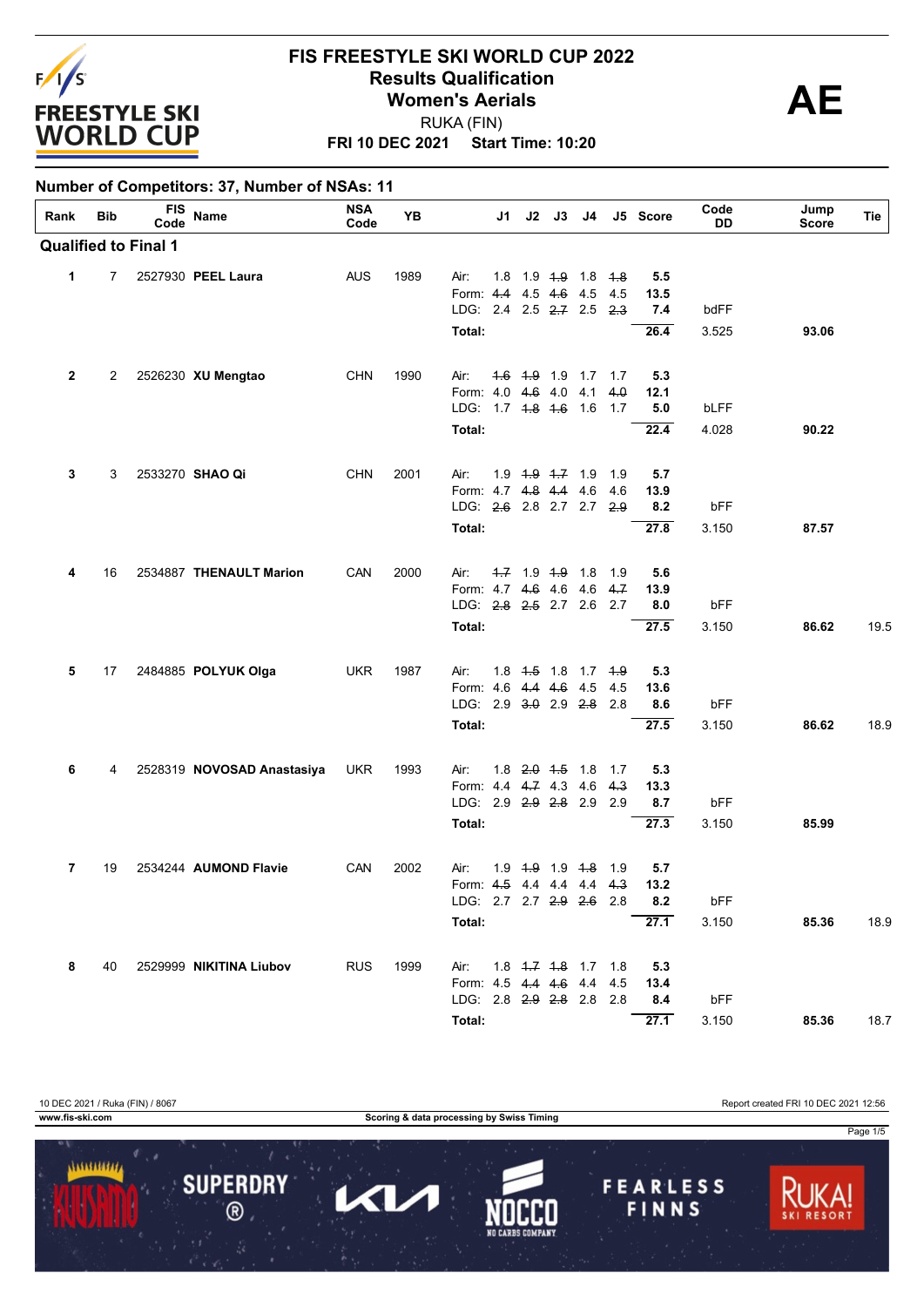

RUKA (FIN)

**FRI 10 DEC 2021 Start Time: 10:20**

| Rank                 | Bib | <b>FIS</b><br>Code | Name                        | <b>NSA</b><br>Code | YB   |                           | J1 | J2                  | J3 | J4                      |       | J5 Score | Code<br>DD | Jump<br>Score | Tie  |
|----------------------|-----|--------------------|-----------------------------|--------------------|------|---------------------------|----|---------------------|----|-------------------------|-------|----------|------------|---------------|------|
| 9                    | 5   |                    | 2529574 ALDABERGENOVA       | KAZ                | 1995 | Air:                      |    | $2.0$ 1.9 $4.7$ 1.8 |    |                         | 1.8   | 5.5      |            |               |      |
|                      |     |                    | Zhanbota                    |                    |      | Form: 4.6 4.5 4.4 4.4     |    |                     |    |                         | 4.4   | 13.3     |            |               |      |
|                      |     |                    |                             |                    |      | LDG: 2.5 2.5 2.6 2.6 2.5  |    |                     |    |                         |       | 7.6      | bFF        |               |      |
|                      |     |                    |                             |                    |      | Total:                    |    |                     |    |                         |       | 26.4     | 3.150      | 83.16         |      |
| 10                   | 12  |                    | 2535876 PANTIUKHOVA Eseniia | <b>RUS</b>         | 2005 | Air:                      |    |                     |    | 4.8 4.5 1.8 1.6 1.6     |       | 5.0      |            |               |      |
|                      |     |                    |                             |                    |      | Form: 4.4 4.4 4.5 4.4 4.3 |    |                     |    |                         |       | 13.2     |            |               |      |
|                      |     |                    |                             |                    |      | LDG: 2.7 2.8 2.6 2.7 2.7  |    |                     |    |                         |       | 8.1      | bFF        |               |      |
|                      |     |                    |                             |                    |      | Total:                    |    |                     |    |                         |       | 26.3     | 3.150      | 82.84         |      |
| 11                   | 13  |                    | 2532659 WEISS Emma          | <b>GER</b>         | 2000 | Air:                      |    |                     |    | $1.6$ 1.6 $1.8$ 1.7 1.7 |       | 5.0      |            |               |      |
|                      |     |                    |                             |                    |      | Form: 4.3 4.5 4.5 4.4     |    |                     |    |                         | 4.6   | 13.4     |            |               |      |
|                      |     |                    |                             |                    |      | LDG: 2.4 2.5 2.3 2.5 2.6  |    |                     |    |                         |       | 7.4      | bFF        |               |      |
|                      |     |                    |                             |                    |      | Total:                    |    |                     |    |                         |       | 25.8     | 3.150      | 81.27         |      |
| 12                   | 34  |                    | 2534518 ASH Gabi            | <b>AUS</b>         | 1998 | Air:                      |    |                     |    | 4.6 4.9 1.8 1.7 1.8     |       | 5.3      |            |               |      |
|                      |     |                    |                             |                    |      | Form: 4.1 4.6 4.5 4.6     |    |                     |    |                         | 4.6   | 13.7     |            |               |      |
|                      |     |                    |                             |                    |      | LDG: 4.6 2.5 2.3 2.2 2.2  |    |                     |    |                         |       | 6.7      | bFF        |               |      |
|                      |     |                    |                             |                    |      | Total:                    |    |                     |    |                         |       | 25.7     | 3.150      | 80.95         | 19.0 |
| <b>Not Qualified</b> |     |                    |                             |                    |      |                           |    |                     |    |                         |       |          |            |               |      |
| 13                   | 25  |                    | 2533871 WILLCOX Abbey       | <b>AUS</b>         | 1996 | Air:                      |    | $-1.7$ 1.6 1.7 $+6$ |    |                         | 1.6   | 4.9      |            |               |      |
|                      |     |                    |                             |                    |      | Form: 4.0 4.2 4.3 4.3     |    |                     |    |                         | 4.5   | 12.8     |            |               |      |
|                      |     |                    |                             |                    |      | LDG: 2.7 2.8 2.7 2.6      |    |                     |    |                         | 2.6   | 8.0      | bFF        |               |      |
|                      |     |                    |                             |                    |      | Total:                    |    |                     |    |                         |       | 25.7     | 3.150      | 80.95         | 17.7 |
| 14                   | 32  |                    | 2531593 AKZHIGIT Marzhan    | <b>KAZ</b>         | 2000 | Air:                      |    |                     |    | 1.6 1.6 1.6 4.7 4.6     |       | 4.8      |            |               |      |
|                      |     |                    |                             |                    |      | Form: 4.4 4.3 4.4 4.3     |    |                     |    |                         | 4.3   | 13.0     |            |               |      |
|                      |     |                    |                             |                    |      | LDG: 2.4 2.5 2.7 2.5 2.7  |    |                     |    |                         |       | 7.7      | bFF        |               |      |
|                      |     |                    |                             |                    |      | Total:                    |    |                     |    |                         |       | 25.5     | 3.150      | 80.32         |      |
| 15                   | 35  |                    | 2532593 USUI lori           | <b>JPN</b>         | 2000 | Air:                      |    | 1.8 $1.9$ $1.7$ 1.8 |    |                         | - 1.8 | 5.4      |            |               |      |
|                      |     |                    |                             |                    |      | Form: 4.6 4.7 4.5 4.5 4.5 |    |                     |    |                         |       | 13.6     |            |               |      |
|                      |     |                    |                             |                    |      | LDG: 2.9 2.8 2.7 2.7 2.8  |    |                     |    |                         |       | 8.3      | bLF        |               |      |
|                      |     |                    |                             |                    |      | Total:                    |    |                     |    |                         |       | 27.3     | 2.900      | 79.17         |      |
| 16                   | 26  | 2531966 XU Nuo     |                             | <b>CHN</b>         | 1996 | Air: 1.6 4.7 1.7 4.6 1.6  |    |                     |    |                         |       | 4.9      |            |               |      |
|                      |     |                    |                             |                    |      | Form: 4.3 4.4 4.3 4.3 4.7 |    |                     |    |                         |       | 13.0     |            |               |      |
|                      |     |                    |                             |                    |      | LDG: 2.1 2.4 2.4 2.2 2.3  |    |                     |    |                         |       | 6.9      | bFF        |               |      |
|                      |     |                    |                             |                    |      | Total:                    |    |                     |    |                         |       | 24.8     | 3.150      | 78.12         |      |

10 DEC 2021 / Ruka (FIN) / 8067 Report created FRI 10 DEC 2021 12:56

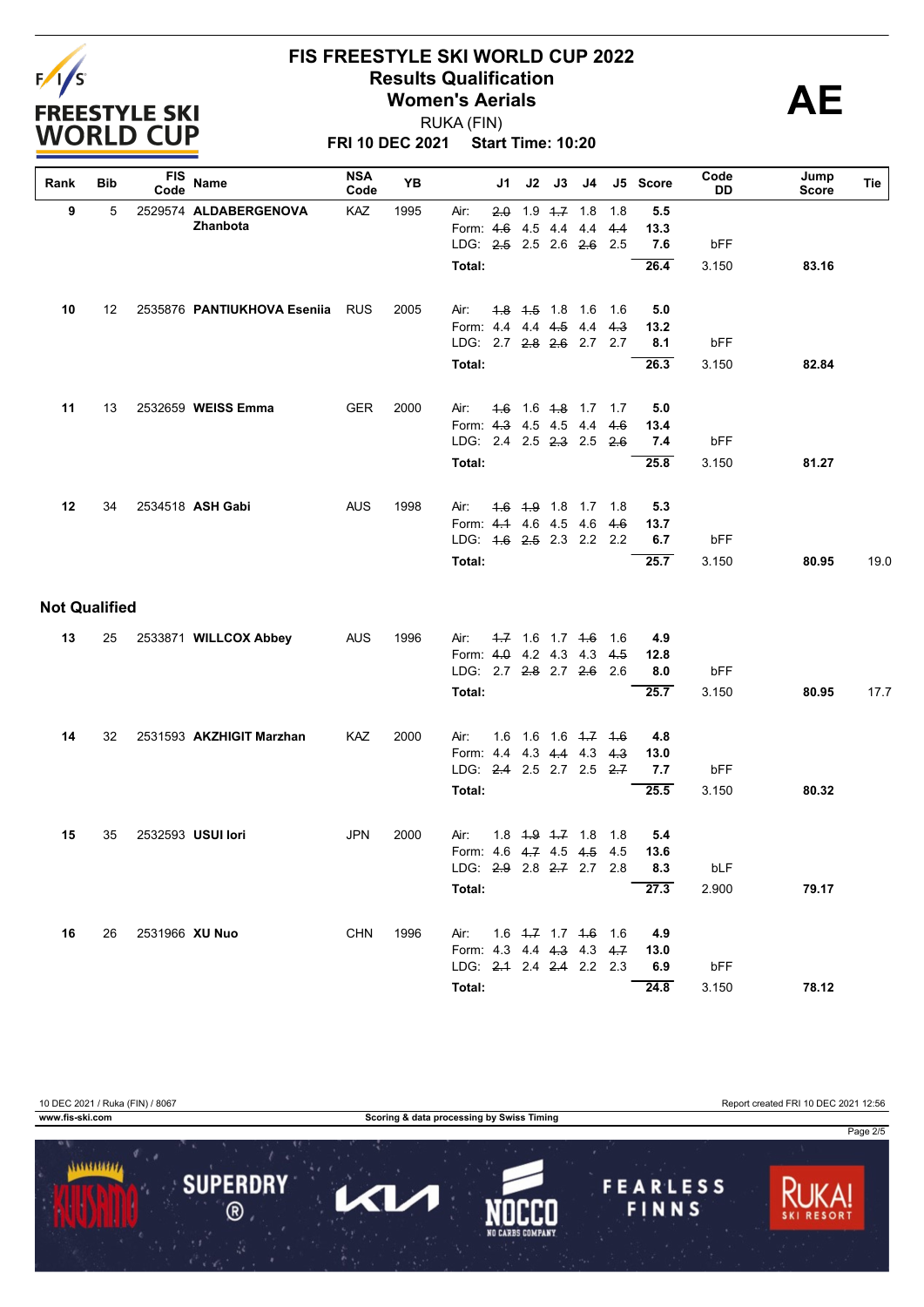

**FRI 10 DEC 2021 Start Time: 10:20** RUKA (FIN)

| Rank | Bib          | FIS<br>Code | Name                     | <b>NSA</b><br>Code | YB                    |                                 | J2<br>J1    | J3                            | J4  |     | J5 Score | Code<br>DD | Jump<br><b>Score</b> | Tie |
|------|--------------|-------------|--------------------------|--------------------|-----------------------|---------------------------------|-------------|-------------------------------|-----|-----|----------|------------|----------------------|-----|
| 17   | 27           |             | 2532192 BOUDREAU-GUERTIN | CAN                | 1999                  | Air:                            |             | $1.7$ $1.9$ $1.7$ $1.7$       |     | 1.8 | 5.2      |            |                      |     |
|      |              |             | Naomy                    |                    |                       | Form: 4.7                       |             | 4.6 4.4 4.4                   |     | 4.5 | 13.5     |            |                      |     |
|      |              |             |                          |                    |                       | LDG: 2.7 2.7 2.6 2.6            |             |                               |     | 2.6 | 7.9      | bLF        |                      |     |
|      |              |             |                          |                    |                       | Total:                          |             |                               |     |     | 26.6     | 2.900      | 77.14                |     |
| 18   | 14           |             | 2528844 KALMURZAYEVA     | KAZ                | 1995                  | Air:                            |             | $1.9$ $1.9$ $1.8$ $1.7$ $1.7$ |     |     | 5.4      |            |                      |     |
|      |              |             | Akmarzhan                |                    |                       | Form: 4.6 4.2 4.2 4.0           |             |                               |     | 4.3 | 12.7     |            |                      |     |
|      |              |             |                          |                    |                       | LDG: 2.8 <del>2.8</del> 2.4 2.7 |             |                               |     | 2.7 | 8.2      | bLF        |                      |     |
|      |              |             |                          |                    |                       | Total:                          |             |                               |     |     | 26.3     | 2.900      | 76.27                |     |
| 19   | $\mathbf{1}$ |             | 2529016 KONG Fanyu       | <b>CHN</b>         | 1993                  | Air:                            |             | $1.6$ $1.8$ $1.7$ $1.6$       |     | 1.7 | 5.0      |            |                      |     |
|      |              |             |                          |                    |                       | Form: 3.6 3.3 3.1 3.4           |             |                               |     | 3.4 | 10.1     |            |                      |     |
|      |              |             |                          |                    |                       | LDG: 2.1 2.3 2.1 2.4 2.3        |             |                               |     |     | 6.5      | bdFF       |                      |     |
|      |              |             |                          |                    |                       | <b>Total:</b>                   |             |                               |     |     | 21.6     | 3.525      | 76.14                |     |
| 20   | 31           |             | 2526863 CALDWELL Ashley  | <b>USA</b>         | 1993                  | Air:                            |             | $1.4$ $1.6$ $1.4$ $1.5$       |     | 1.4 | 4.3      |            |                      |     |
|      |              |             |                          |                    | Form: 3.7 2.9 3.4 2.8 |                                 |             |                               | 3.0 | 9.3 |          |            |                      |     |
|      |              |             |                          |                    | LDG: 2.6 2.6 1.8 2.4  |                                 |             |                               | 2.4 | 7.4 | bFdF     |            |                      |     |
|      |              |             |                          |                    |                       | Total:                          |             |                               |     |     | 21.0     | 3.525      | 74.02                |     |
| 21   | 28           |             | 2535259 FRIGO Airleigh   | <b>AUS</b>         | 1999                  | Air:                            |             | 4.9 1.9 1.8 1.8 4.6           |     |     | 5.5      |            |                      |     |
|      |              |             |                          |                    |                       | Form: 4.8                       |             | 4.8 4.7 4.8                   |     | 4.7 | 14.3     |            |                      |     |
|      |              |             |                          |                    |                       | LDG: 3.0 2.7 2.8 3.0 2.6        |             |                               |     |     | 8.5      | bLT        |                      |     |
|      |              |             |                          |                    |                       | <b>Total:</b>                   |             |                               |     |     | 28.3     | 2.600      | 73.58                |     |
| 22   | 21           |             | 2535261 DERUGO Anna      | <b>BLR</b>         | 2003                  | Air:                            |             | 1.7 4.6 4.8 1.7 1.7           |     |     | 5.1      |            |                      |     |
|      |              |             |                          |                    |                       | Form: 4.3 4.3 4.2 4.3           |             |                               |     | 4.0 | 12.8     |            |                      |     |
|      |              |             |                          |                    |                       | LDG: 2.5 2.4 2.1 2.4 2.1        |             |                               |     |     | 6.9      | bLF        |                      |     |
|      |              |             |                          |                    |                       | Total:                          |             |                               |     |     | 24.8     | 2.900      | 71.92                |     |
| 23   | 30           |             | 2533101 LOEB Dani        | <b>USA</b>         | 2001                  | Air:                            | <u> 4.6</u> | 1.8 1.7 1.7                   |     | 4.8 | 5.2      |            |                      |     |
|      |              |             |                          |                    |                       | Form: 4.3 4.3 3.8 3.7           |             |                               |     | 3.9 | 12.0     |            |                      |     |
|      |              |             |                          |                    |                       | LDG: 4.6 4.8 1.7 1.7 1.7        |             |                               |     |     | 5.1      | bFF        |                      |     |
|      |              |             |                          |                    |                       | Total:                          |             |                               |     |     | 22.3     | 3.150      | 70.24                |     |
| 24   | 18           |             | 2535437 ANDRYIANAVA      | <b>BLR</b>         | 2004                  | Air:                            |             | 1.5 4.4 4.6 1.6 1.5           |     |     | 4.6      |            |                      |     |
|      |              |             | Anastasiya               |                    |                       | Form: 3.9 3.8 4.1 4.0 4.1       |             |                               |     |     | 12.0     |            |                      |     |
|      |              |             |                          |                    |                       | LDG: 2.8 2.6 2.6 2.7 2.7        |             |                               |     |     | 8.0      | bFT        |                      |     |
|      |              |             |                          |                    |                       | Total:                          |             |                               |     |     | 24.6     | 2.850      | 70.11                |     |
| 25   | 33           |             | 2531594 ZHOLDAS Ayana    | KAZ                | 2001                  | Air:                            |             | $2.0$ 1.5 1.6 1.6 4.5         |     |     | 4.7      |            |                      |     |
|      |              |             |                          |                    |                       | Form: 4.2 4.2 4.2 4.0 3.6       |             |                               |     |     | 12.4     |            |                      |     |
|      |              |             |                          |                    |                       | LDG: 2.2 2.2 2.5 2.5 2.3        |             |                               |     |     | 7.0      | bLF        |                      |     |
|      |              |             |                          |                    |                       | Total:                          |             |                               |     |     | 24.1     | 2.900      | 69.89                |     |

10 DEC 2021 / Ruka (FIN) / 8067 Report created FRI 10 DEC 2021 12:56 **www.fis-ski.com Scoring & data processing by Swiss Timing** Page 3/5  $11111111111$ **SUPERDRY FEARLESS** 7  $\blacktriangleleft$  $\circledR$ FINNS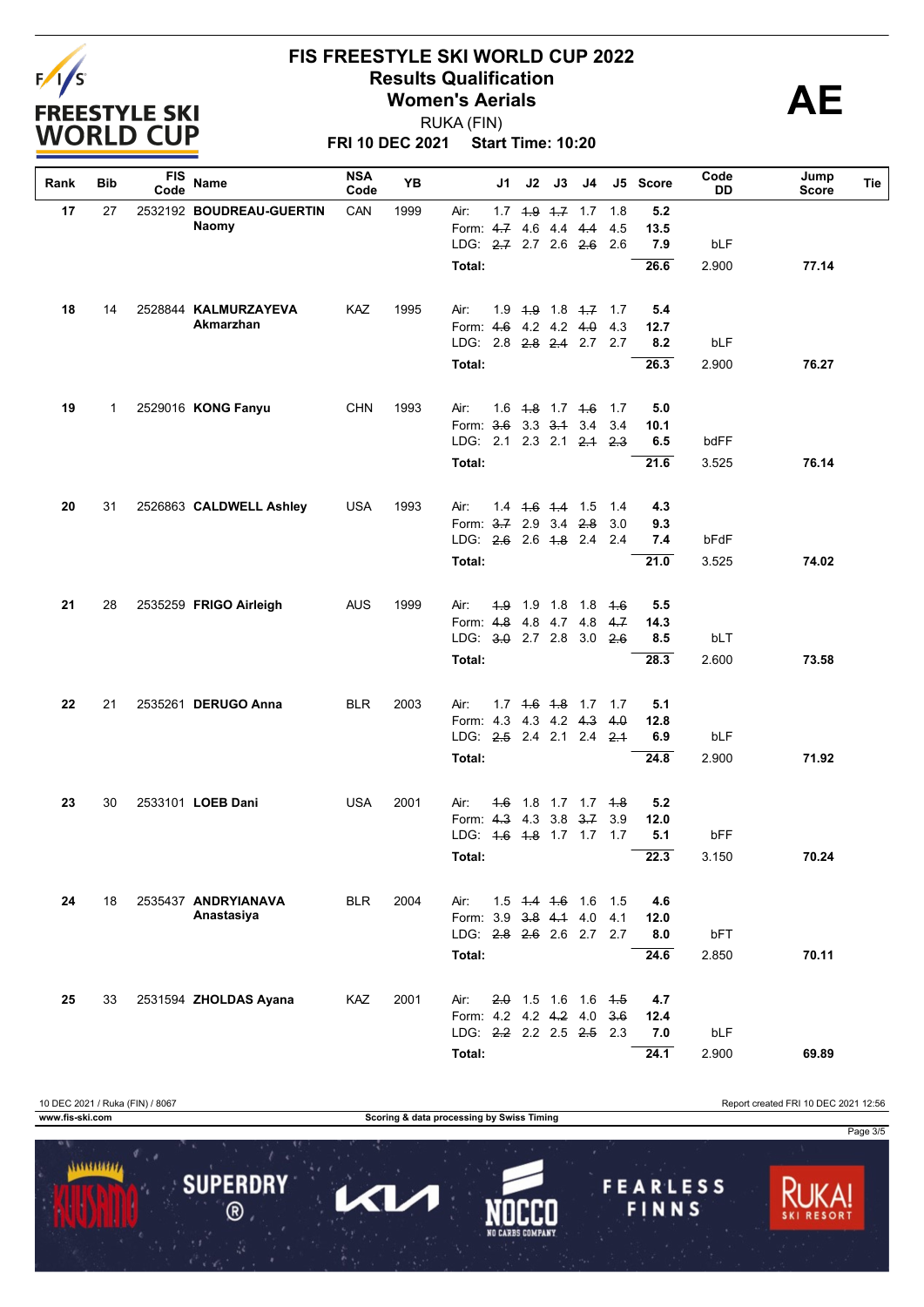

### **FIS FREESTYLE SKI WORLD CUP 2022 Results Qualification**<br> **AE** Women's Aerials **Women's Aerials**

**FRI 10 DEC 2021 Start Time: 10:20** RUKA (FIN)

**Rank Bib FIS Code Name NSA Code YB J1 J2 J3 J4 J5 Score Code DD Tie Jump Score Total: 21.6** 3.150 **68.04** LDG: 1.7 1.9 1.7 1.6 1.8 **5.2** bFF Form: 3.7 3.9 4.0 4.0 4.2 **11.9 26** 22 2534040 **ELLIOTT Karenna** USA 2000 Air: 1.5 1.5 1.4 1.6 1.5 **4.5 Total: 25.7** 2.600 **66.82** LDG: 2.4 2.5 2.8 2.6 2.4 **7.5** bLT Form: 4.5 4.6 4.6 4.5 4.5 **13.6 27** 24 2534499 **BRYKINA Anhelina** UKR 2004 Air: 1.5 1.6 1.6 1.5 1.2 **4.6 Total: 18.6** 3.525 **65.56** LDG: 0.5 0.3 0.4 0.4 0.3 **1.1** bdFF Form: 4.1 4.4 3.9 3.6 4.4 **12.4 28** 6 2527702 **SCOTT Danielle** AUS 1990 Air: 1.7 1.7 1.8 1.6 1.7 **5.1 Total: 22.2** 2.900 **64.38** LDG: 1.8 1.9 1.8 2.0 2.0 **5.7** bLF Form: 4.2 4.2 3.5 4.0 3.6 **11.8 29** 8 2485033 **HUSKOVA Hanna** BLR 1992 Air: 1.4 1.5 1.6 1.6 1.7 **4.7 Total: 20.3** 3.150 **63.94** LDG: 1.2 1.0 1.1 1.1 1.3 **3.4** bFF Form: 3.7 3.9 4.0 4.1 4.1 **12.0 30** 10 2530620 **VINECKI Winter** USA 1998 Air: 1.5 1.8 1.5 1.7 1.7 **4.9 Total: 21.8** 2.900 **63.22** LDG: 1.4 1.3 1.3 1.3 1.4 **4.0** bLF Form: 4.4 4.2 3.9 4.3 4.4 **12.9 31** 39 2534497 **HASIUK Anastasiia** UKR 2004 Air: 1.5 1.6 1.6 1.7 1.7 **4.9 Total: 18.9** 3.150 **59.53** LDG: 0.5 0.5 0.5 0.5 0.6 **1.5** bFF Form: 3.7 4.4 3.8 4.4 4.2 **12.4 32** 36 2531434 **NICK Megan** USA 1996 Air: 1.3 1.9 1.6 1.7 1.7 **5.0 Total: 26.8** 2.050 **54.94** LDG: 3.0 2.7 2.8 2.8 2.9 **8.5** bL Form: 4.9 4.5 4.4 4.5 4.6 **13.6 33** 38 2535835 **ALLY Justine** CAN 2000 Air: 1.9 1.6 1.4 1.7 1.4 **4.7 Total: 16.2** 3.150 **51.03** 15.2 LDG: 0.4 0.3 0.3 0.4 0.3 **1.0** bFF Form: 3.3 3.5 3.7 3.8 4.1 **11.0 34** 9 2534233 **KUHN Kaila** USA 2003 Air: 1.3 1.3 1.4 1.5 1.6 **4.2**